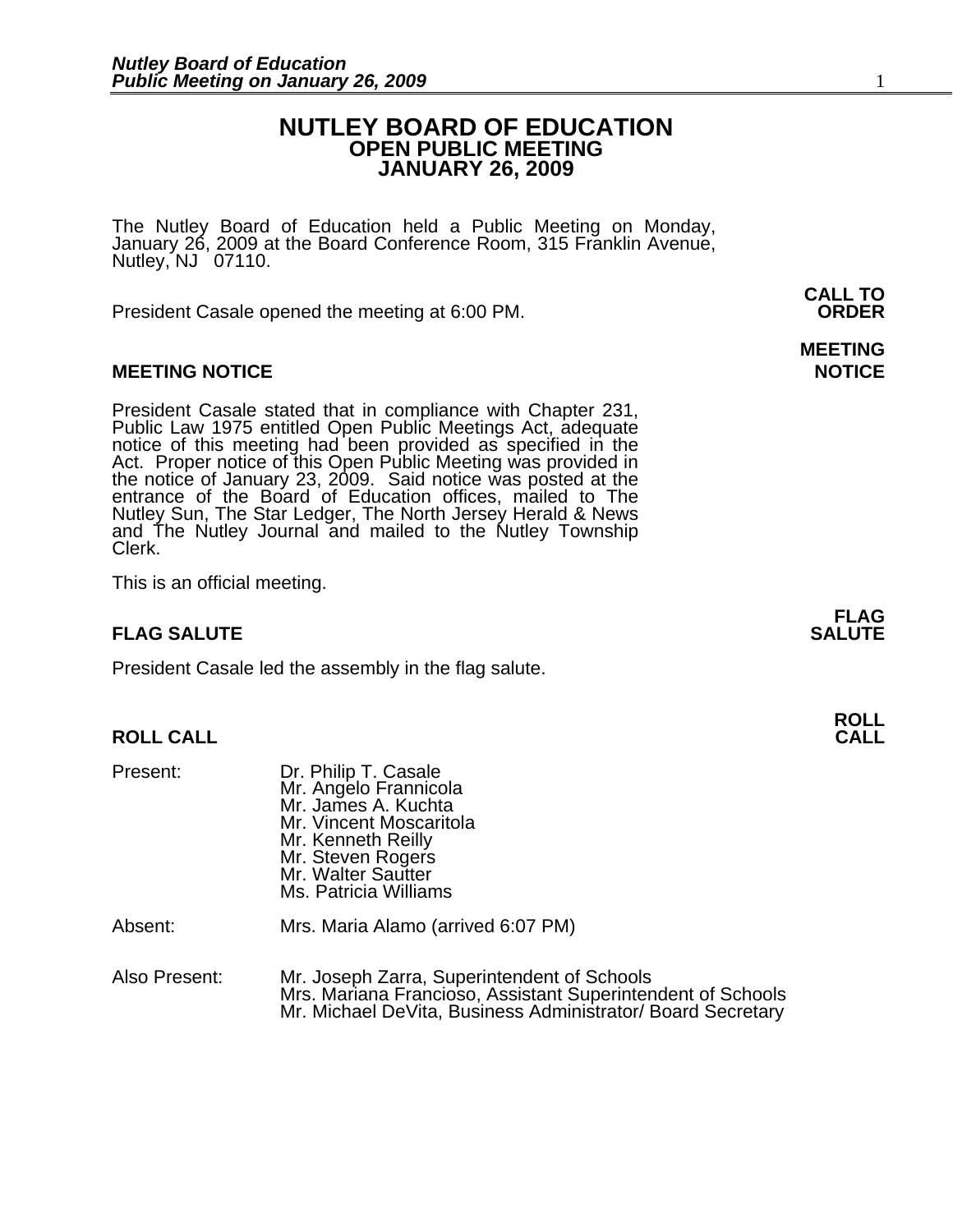#### **MOTION TO ADJOURN TO EXECUTIVE SESSION**

At 6:07 PM Trustee Kuchta moved, and Trustee Reilly seconded, the following resolution:

WHEREAS, the Board of Education will be discussing matters exempt from public discussion pursuant to N.J.S.A. 10:4-12,

NOW, THEREFORE, BE IT RESOLVED that the Board of Education recess to Closed Executive Session at this time to discuss the following:

> Interview Architects Personnel Matter

 BE IT FURTHER RESOLVED that the results of the discussions will be made public by inclusion on the agenda of a subsequent meeting of the Board of Education or when the reasons for discussing such matters in closed session no longer exist.

The motion was approved by voice vote.

#### **RECONVENE MEETING RECONVENE**

At 8:10 PM Trustee Frannicola moved, Trustee Alamo seconded, and the Board unanimously approved by voice vote a motion to reconvene the public meeting.

The meeting reconvened in the JHWMS Choir Room located at 325 Franklin Avenue, Nutley, NJ.

#### **FLAG FLAG SALUTE** SALUTE SALUTE SALUTE SALUTE SALUTE

President Casale led the assembly in the flag salute.

### **ROLL ROLL CALL CALL**

| Present:      | Mrs. Maria Alamo<br>Mr. Angelo Frannicola<br>Mr. James A. Kuchta<br>Mr. Vincent Moscaritola<br>Mr. Kenneth Reilly<br>Mr. Steve Rogers<br>Mr. Walter Sautter<br>Ms. Patricia Williams<br>Dr. Philip T. Casale |
|---------------|--------------------------------------------------------------------------------------------------------------------------------------------------------------------------------------------------------------|
| Also Present: | Mr. Joseph Zarra, Superintendent of Schools<br>Mrs. Mariana Francioso, Assistant Superintendent of Schools<br>Mr. Michael DeVita, Business Administrator/ Board Secretary                                    |

## **EXECUTIVE**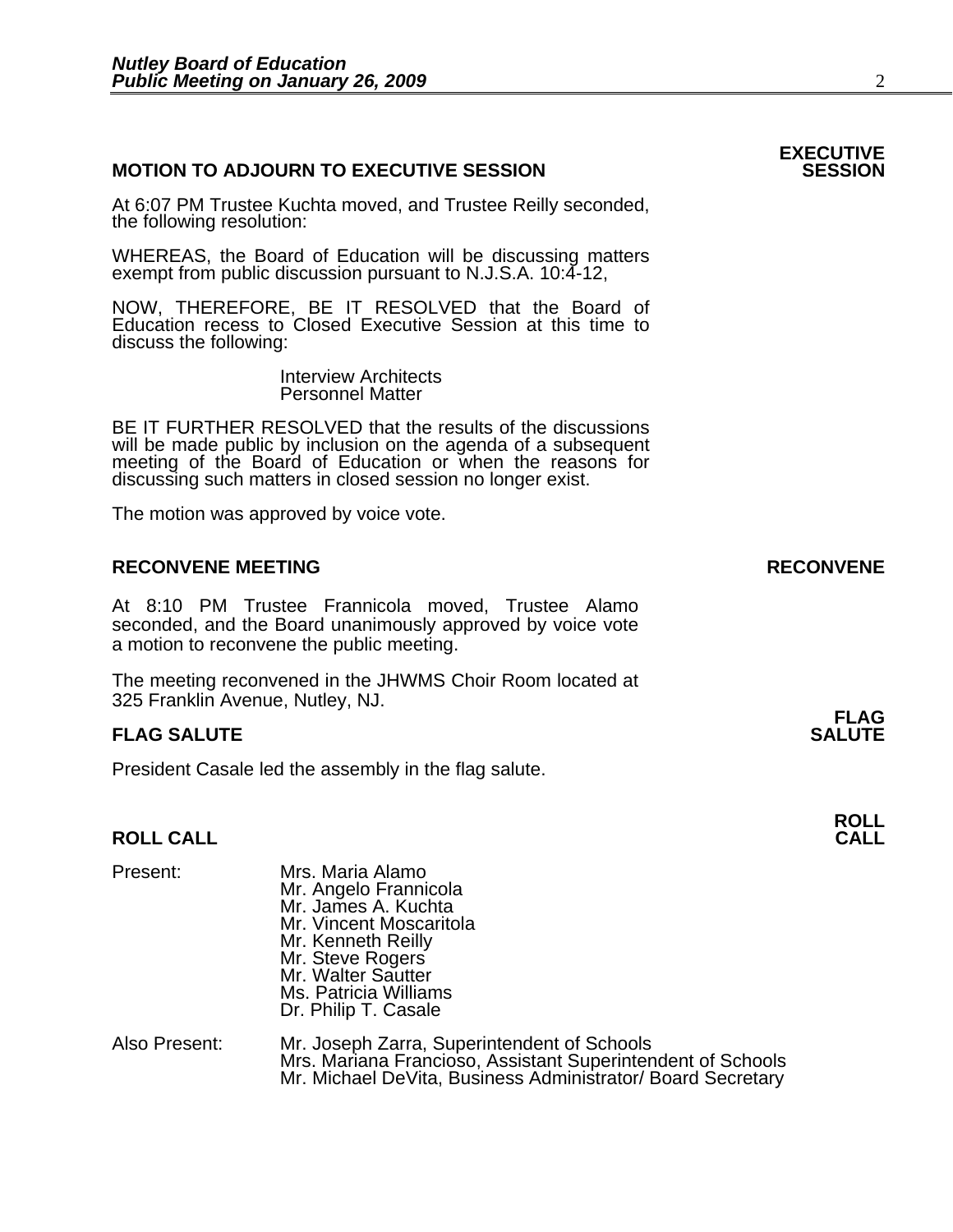#### **APPROVAL OF MINUTES APPROVE**

BE IT RESOLVED that the Board of Education approves the following minutes:

| January 19, 2009 | - Open Public Meeting                        |
|------------------|----------------------------------------------|
| January 19, 2009 | - Closed Executive Session                   |
| January 12, 2009 | - Open Public Meeting                        |
| January 12, 2009 | - Closed Executive Session                   |
|                  | December 22, 2008 – Open Public Meeting      |
|                  | December 22, 2008 – Closed Executive Session |
|                  | December 8, 2008 – Open Public Meeting       |
|                  | December 8, 2008 – Closed Executive Session  |
|                  | December 1, 2008 – Open Public Meeting       |
|                  | December 1, 2008 – Closed Executive Session  |
|                  | November 24, 2008 – Special Public Meeting   |
|                  | November 24, 2008 – Closed Executive Session |

Trustee Kuchta moved, Sautter seconded, and the Board minutes were approved with the following exceptions:

> 1. Trustee Alamo abstained on the December 22, 2008 minutes since she was not present.

> 2. Trustee Frannicola abstained on the December 8, 2008 minutes since he was not present.

**None** 

#### **SUPERINTENDENT'S REPORT SUPT'S REPORT A**

Mr. Zarra presented the Superintendent's Report dated January<br>26, 2009, Schedule A, which is appended to the minutes of this<br>meeting, and briefly summarized its contents. He gave an<br>overview of all the activities that took district within the month.

#### **BOARD SECRETARY'S REPORT**

Mr. DeVita spoke about the Board's new construction management firm, Epic Management, Inc., and introduced Mr. Bill Morris who gave an overview of the history of the company.

Mr. DeVita said that he would have their weekly reports posted on the District's website.

**BOARD SECRETARY'S** 

### **MINUTES**

#### **CORRESPONDENCE CORRESPONDENCE**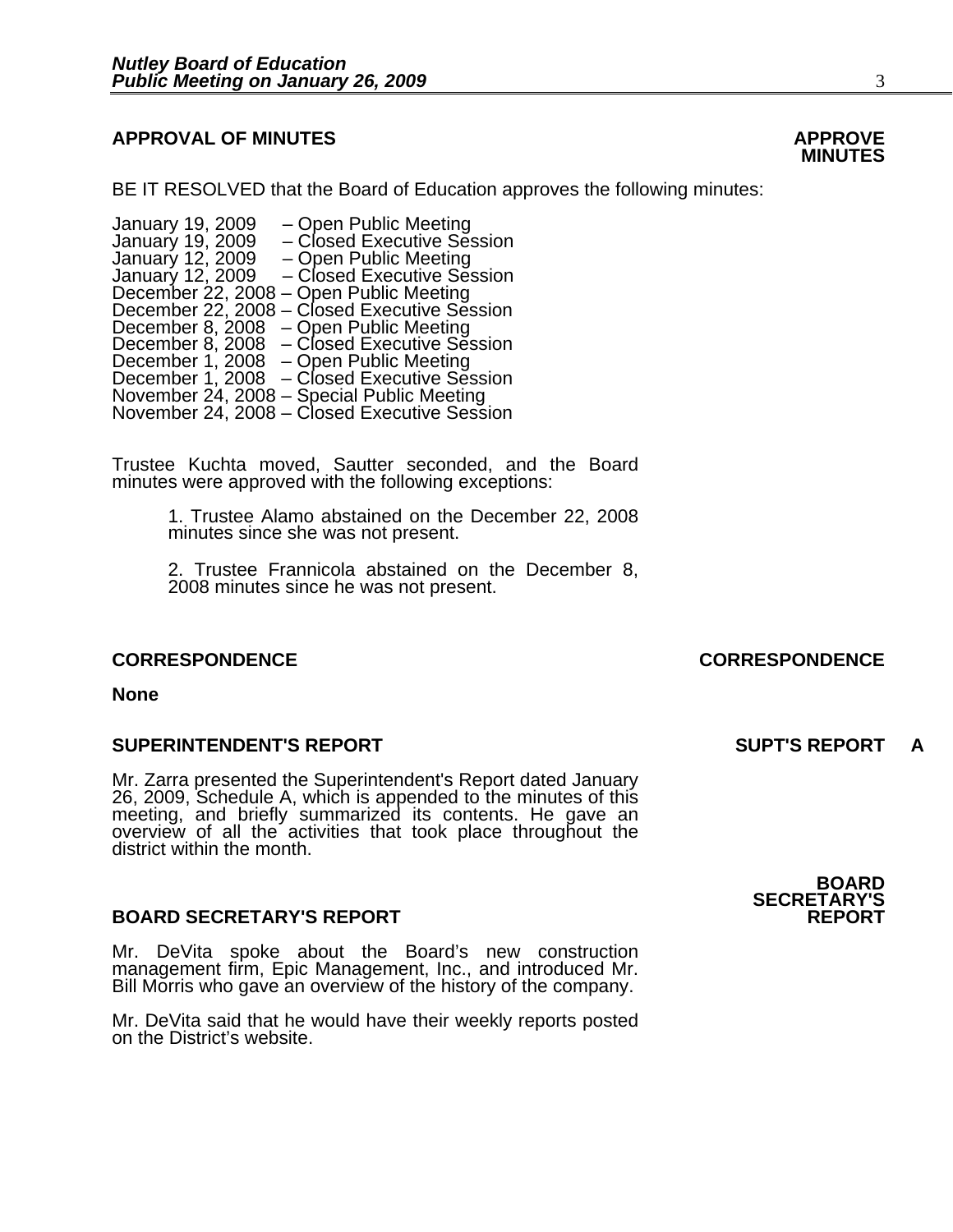Mrs. Francioso spoke about the curriculum revisions and a possible all day kindergarten program. She also stated that she spoke to Commissioner Tucci regarding the Extended Day Program.

Commissioner Tucci addressed the Board and said he would work together with the school district to offer more services to our community. He also spoke about the Green Initiative He also spoke about the Green Initiative Program throughout the community and the energy savings for the taxpayers.

#### **COMMITTEE REPORTS REPORTS**

Trustee Rogers spoke about the Volunteer Committee and the expertise of members who are volunteering their services for the betterment of the school district.

#### **HEARING OF CITIZENS (Resolutions Only)**

None

### **SUPERINTENDENT'S RESOLUTIONS EXAMPLE ASSESSED ASSESSED ASSESSED ASSESSED ASSESSED ASSESSED ASSESSED ASSESSED ASSESSED ASSESSED ASSESSED ASSESSED ASSESSED ASSESSED ASSESSED ASSESSED ASSESSED ASSESSED ASSESSED ASSESSED AS**

Trustee Alamo moved, and Trustee Kuchta seconded, a motion that the Board approves the Superintendent's Resolutions numbers 1 through 21 as listed below.

The Superintendent's Resolutions numbers 1 through 21 were approved by roll call vote.

Trustee Alamo questioned Mr. Zarra as to the prerequisite of computer knowledge for Resolution 16 – Approval of New Courses – The Business Practice Firm.

Mr. Zarra said he would address her concerns but requested that the Board move forward on this resolution.

#### 1. **RETIREMENT – Teacher**

BE IT RESOLVED that the Board of Education approves the acceptance of the retirement of Mrs. Marietta O'Brien elementary special education teacher, effective July 1, 2009. **RETIREMENT** 

#### 2. **RETIREMENT – Building & Grounds Employee**

BE IT RESOLVED that the Board of Education approves the acceptance of the retirement of Giovanni D'Angelo, buildings & grounds employee, effective March 1, 2009.

**RESOLUTIONS** 

**COMMITTEE** 

## **B&G EMPLOYEE**

**RETIREMENT TEACHER**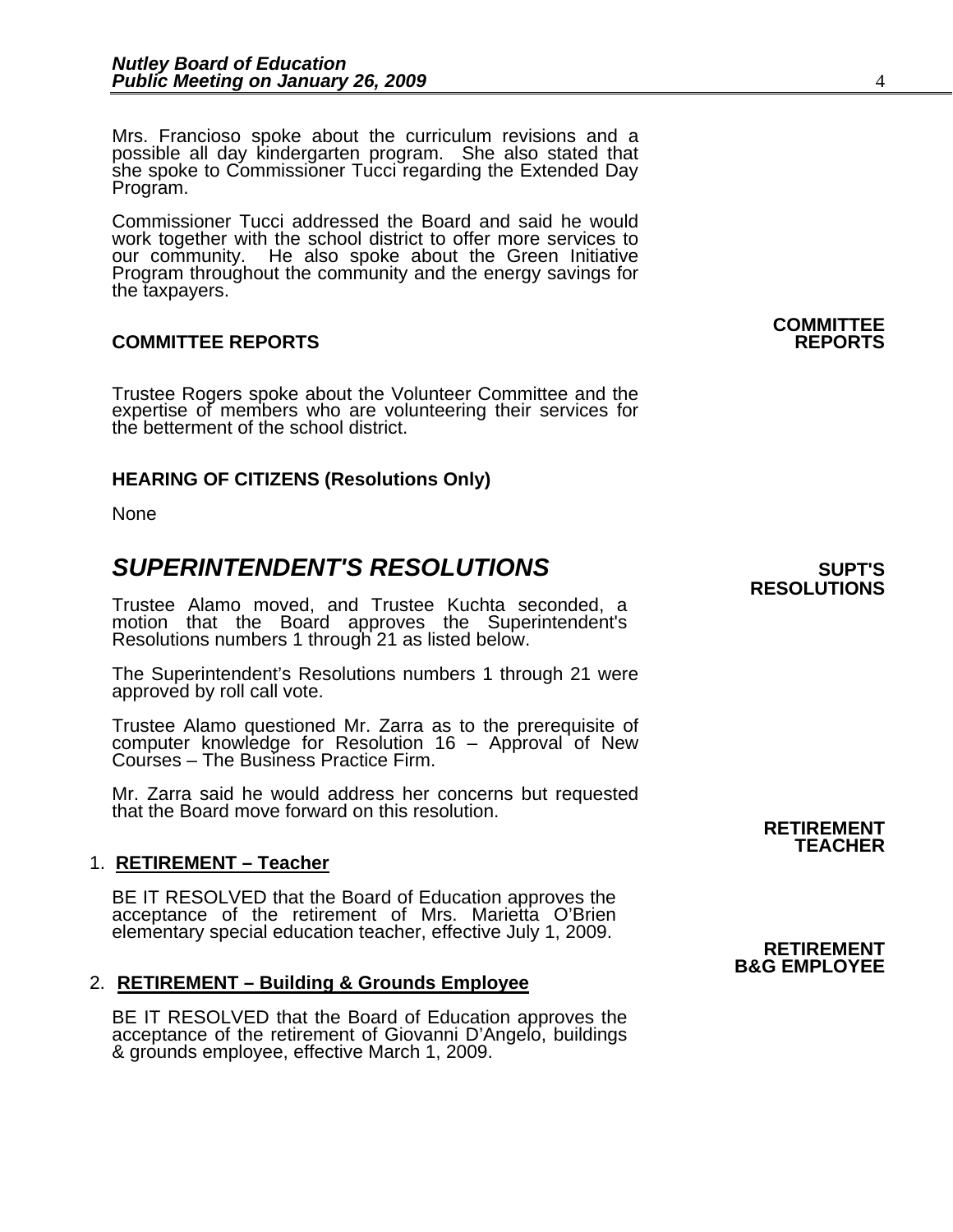#### 3. **RESCIND/APPOINT – Teacher**

BE IT RESOLVED that the Board of Education approves the rescinding of the Addendum Appointments – Instructional Aides approved at the September 8, 2008 Board Meeting, appointing Miss Ashley Hauer as an Instructional Aide for the 2008-09 school year.

BE IT FURTHER RESOLVED that the Board of Education approves the appointment of Miss Ashley Hauer as resource room teacher (replacing Adelia Pacella) effective January 27,<br>2009 for the 2008-09 school year, at the annual salary of<br>\$44,000, B.A. Step 6, in accordance with the 2008-09 Teachers' Salary Guide. **LEAVE OF** 

#### 4. **LEAVE OF ABSENCE – Teacher**

BE IT RESOLVED that the Board of Education approves a leave of absence in accordance with the New Jersey Family Leave Act for Mrs. Nicole Crowe, effective January 23, 2009 through April 17, 2009.

BE IT FURTHER RESOLVED that the Board of Education approves a childrearing leave of absence for Mrs. Crowe effective April 20, 2009 through June 30, 2009. Mrs. Crowe is to notify the Superintendent of Schools of further teaching intentions no later than April 1, 2009.

#### 5. **LEAVE OF ABSENCE – Teacher**

BE IT RESOLVED that the Board of Education approves a leave of absence in accordance with the New Jersey Family Leave Act for Mrs. Heather McGovern, effective February 26, 2009 through May 22, 2009.

BE IT FURTHER RESOLVED that the Board of Education approves a childrearing leave of absence for Mrs. McGovern effective May 26, 2009 through June 30, 2009 with a return date of September 1, 2009.

#### 6. **APPOINTMENT – BOE Extended Day Program**

BE IT RESOLVED that the Board of Education approves the appointment of Ms. Roxanne Tsairis as a part-time substitute Child Care Instructor for the 2008/09 school year at the hourly rate of \$27.00.

#### 7. **APPOINTMENTS – Teacher Substitutes**

BE IT RESOLVED that the Board of Education approves the appointments of the teacher substitutes listed on the attached Schedule B for the 2008-09 school year.

**ABSENT** 

**LEAVE OF ABSENT** 

 **APPOINTMENT BOE EXTENDED DAY** 

#### **RESCIND/APPOINT TEACHER**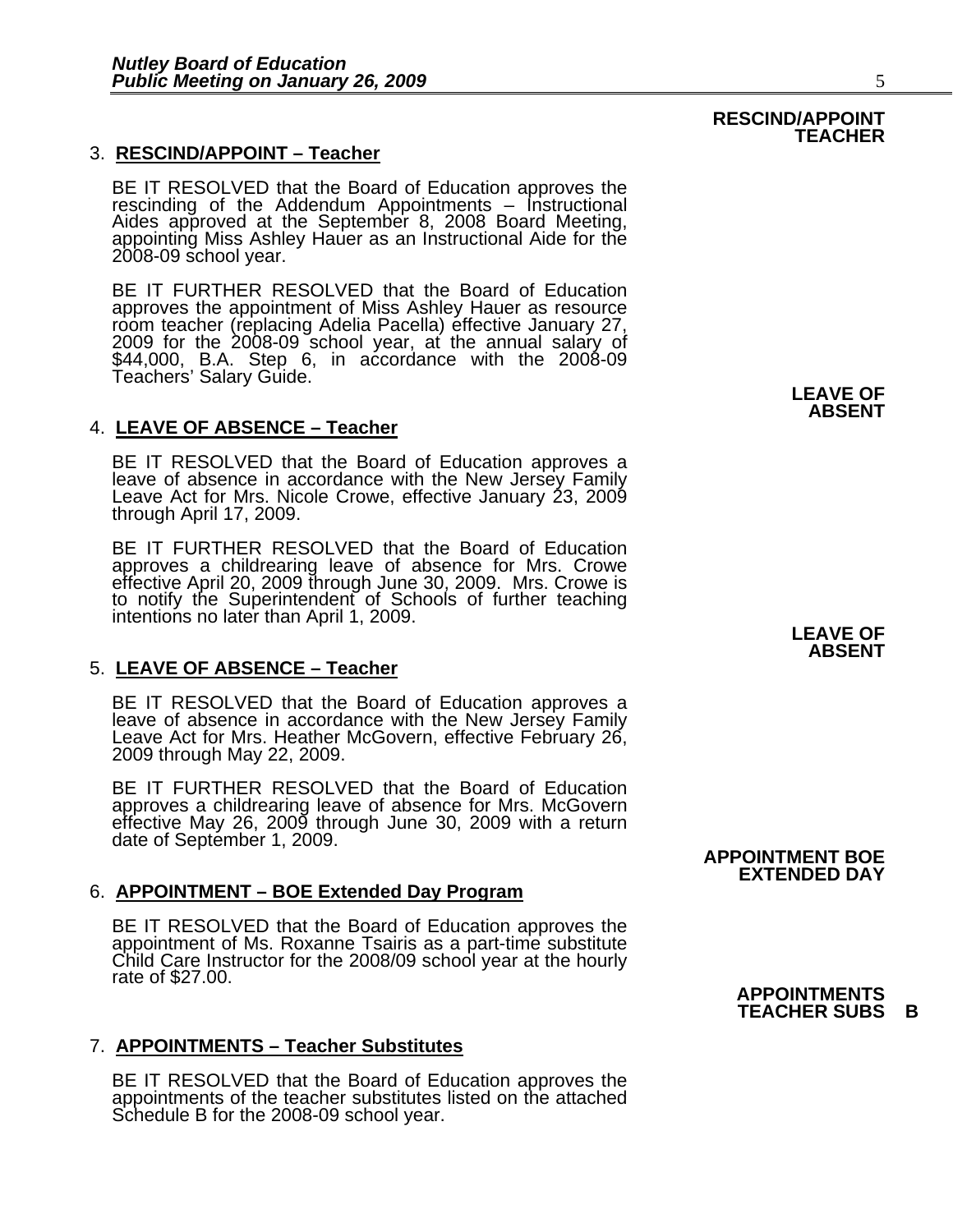#### 8. **APPOINTMENTS – Secretarial/Clerical/Aide Substitutes**

BE IT RESOLVED that the Board of Education approves the following substitutes for the 2008-09 school year:

#### Secretary/Aide

Mary Ellen Bradley Valerie Cerami

#### 9. **APPOINTMENTS – Substitutes**

BE IT RESOLVED that the Board of Education approves the following substitutes for the 2008-09 school year:

Buildings & Grounds

Dean Bozza David Brulato

#### 10. **APPOINTMENTS – Volunteer Coaches**

BE IT RESOLVED that the Board of Education approves the appointments for the personnel listed below for the 2008-09 school year:

|                                | -Volunteer Baseball Coach         |                    |
|--------------------------------|-----------------------------------|--------------------|
| Philip Agosta<br>Walter Murray | -Volunteer Boys Basketball Coach  |                    |
| Joniene Ryder                  | -Volunteer Girls Basketball Coach |                    |
|                                |                                   | <b>APPOINTMENT</b> |

#### 11. **APPOINTMENT – CUSTODIAN**

BE IT RESOLVED that the Board of Education approves the appointment of Anthony Feraco (replacement), as a custodian effective January 27, 2009 at the annual salary of \$28,980 , prorated, (Group 2, Step 3), plus a night stipend of \$2,000,<br>prorated, account # 11-999-262-100, which is in accordance with the 2007-10 Custodial Salary Guide.<br>**APPOINTMENTS** 

#### 12. **APPOINTMENTS – Athletics**

BE IT RESOLVED that the Board of Education approves the Spring athletic appointments listed on the attached Schedule C for the 2008-09 school year on the salary guide at the classification and step as indicated in accordance with the 2008-09 Coaches Salary Guide.

**CUSTODIAN** 

#### **APPOINTMENTS SEC./CLERICAL/AIDE SUBS**

**APPOINTMENTS SUBSTITUTES** 

**ATHLETICS C** 

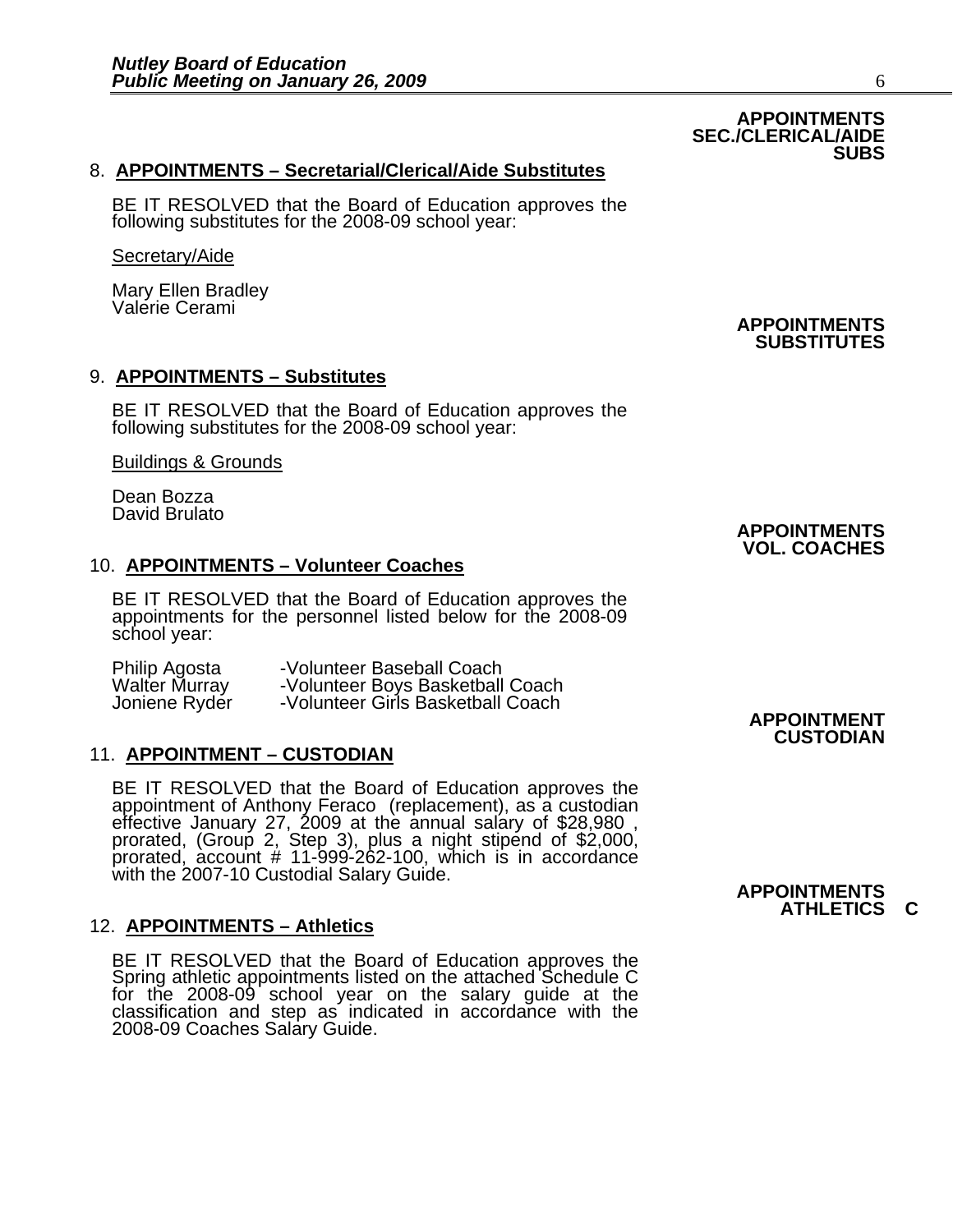#### 13. **LONGEVITY PAY**

BE IT RESOLVED that the Board of Education approves the following longevity payments:

Pamela Batchelder-Mitchell-\$2,900 (prorated) Eff. Jan. 1,2009 (20 yrs.) George Francisco- \$1,400 (prorated) Eff. Feb. 1, 2009 (10 yrs.) **EXTRA** 

#### 14. **EXTRA COMPENSATION**

BE IT RESOLVED that the Board of Education approves the following personnel be paid extra compensation in the amounts indicated for services rendered:

#### **PAYMENT FOR HEALTH DYNAMICS CLASSES – Month of December, 2008**

Rose Cioffi **\$250.00** 

#### **INSERVICE PRESENTATION – "Exploring Web 2.0 Tools"- October 16,22,29 and November 12,19, 2008**

Christine Osieja  $$675.60$ 

#### **PAYMENT FOR CUSTODIAL COMMITTEE – January 15, 2009**

| <b>Stephen Farese</b>        | \$30.00 |
|------------------------------|---------|
| Allan Heinis                 | 30.00   |
| <b>Christopher Weinstein</b> | 30.00   |

#### **PAYMENT FOR MENTORING NOVICE TEACHERS - 2007-08, 2008-09 School Year**

| <b>Michael Naumoff</b> | \$550.00 |
|------------------------|----------|
| Jenifer Wilson         | 550.00   |

**PAYMENT FOR SATURDAY VIOLIN LESSONS – Grades 2 & 3 – September, October, November and December, 2008**

Tamara Radyuk \$935.28

#### **CENTRAL DETENTION COVERAGE – Month of December, 2008**

#### **High School**

| Joseph Cimo  | \$281.55 |
|--------------|----------|
| John Falduti | 18.77    |
| Denise Mazza | 56.31    |
| Peggy Pappas | 18.77    |
| Lisa Vallo   | 187.70   |

#### **LONGEVITY PAY**

**COMP**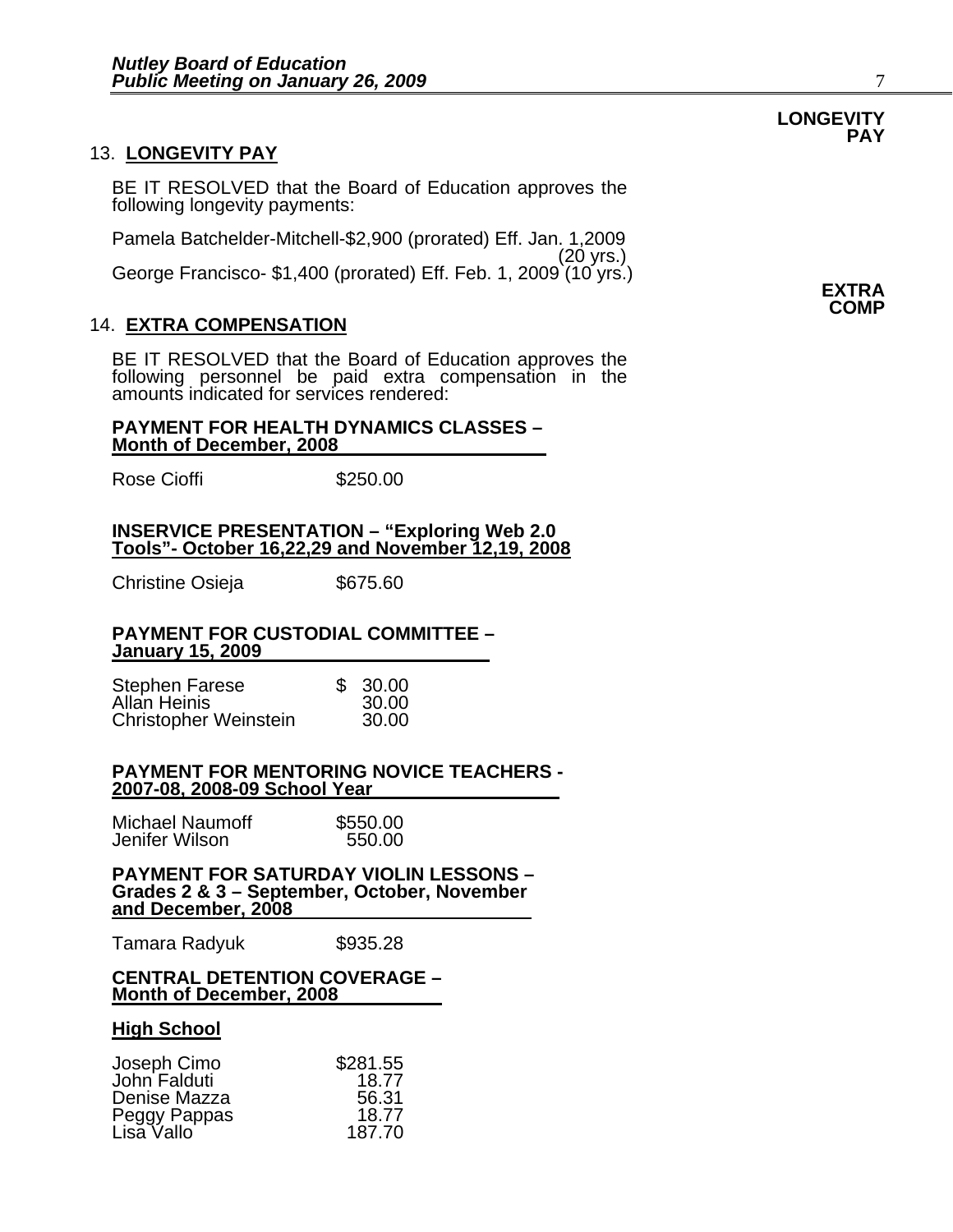#### **JHW Middle School**

| Joseph Cappello    | 75.08 |
|--------------------|-------|
| Melissa Echevarria | 37.54 |
| <b>Tracy Egan</b>  | 56.31 |
| Deanna Fredricks   | 18.77 |
| Jenny Lombardo     | 56.31 |
| Luann Zullo        | 37.54 |

#### **SATURDAY MORNING SUSPENSIONS – Month of December, 2008**

#### **JHW Middle School**

Marcellino Marra \$78.45

#### 15. **CHANGE-IN-TRAINING LEVELS**

BE IT RESOLVED that the personnel listed on the attached Schedule D be advanced to the proper level of the salary guide in accordance with Board of Education regulations, said<br>teachers having completed the necessary college courses to<br>qualify for such advancement, to be effective February 1, qualify for such advancement, to be effective February 1,<br>2009.

#### 16. **APPROVAL OF NEW COURSES**

BE IT RESOLVED that the Board of Education approves the following courses presented at the January 12, 2009 Conference Session:

The Middle East (Honors) The Business Practice Firm

#### 17. **TEXTBOOK APPROVAL**

BE IT RESOLVED that the Board of Education approves the following textbooks, approved at the January 12, 2009 Conference Session:

Textbook: The Modern Middle East: A Political History Since the First World War

National Geographic: Atlas of the Middle East

Rand McNally: Wall Map of the Middle East

 **CHANGE-IN -TRAINING LEVELS D** 

> **APPROVAL NEW COURSES**

> > **TEXTBOOK APPROVAL**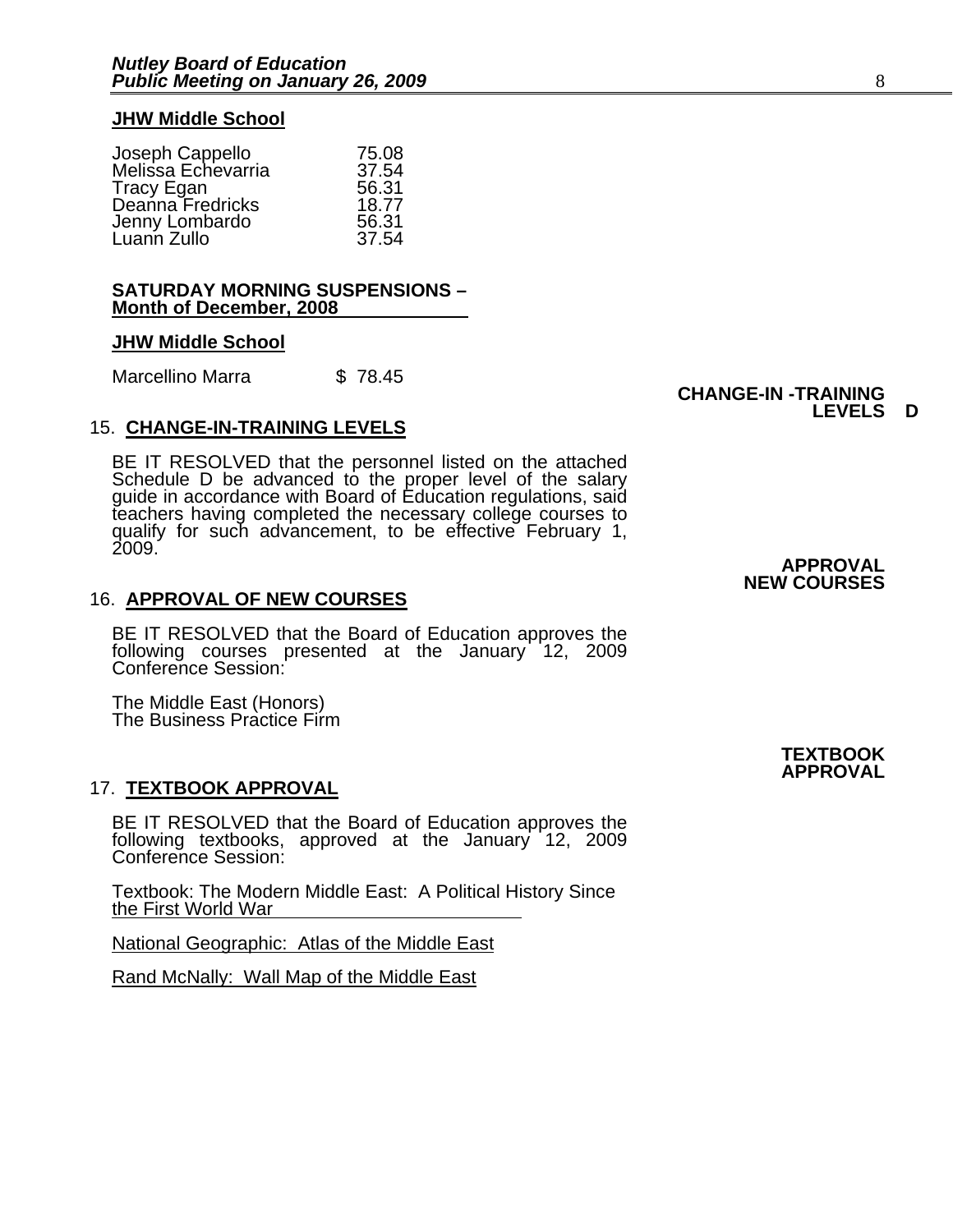### **DISTRICT DEVELOPMENT PLAN 2009-2010**

#### 18. **APPROVAL OF SUBMISSION OF THE DISTRICT PROFESSIONAL DEVELOPMENT PLAN – 2009/2010**

BE IT RESOLVED that the Board of Education authorizes the submission of the District Professional Development Plan for the year 2009/2010 to the Department of Education Essex County Office.

#### 19. **MEMORANDUM OF AGREEMENT WITH LAW ENFORCEMENT OFFICIALS**

BE IT RESOLVED that in accordance with the N.J.A.C. 6:29- 10.1 et seq., the Board approves the Memorandum of Agreement and Addenda between Education and Local and County Law Enforcement Officials, and

BE IT FURTHER RESOLVED, that this Agreement and Addenda be forwarded to the County Superintendent of Schools for approval. **Schools for approval. SPECIAL CLASS SPECIAL CLASS** 

### **PLACEMENT**

 **MEMORANDUM OF** 

**AGREEMENT** 

#### 20. **SPECIAL CLASS PLACEMENT – Educationally Disabled Students**

BE IT RESOLVED that the Board of Education authorizes the attendance of students in out-of-district special education<br>classes for the 2008-09 school year as follows:<br>No.of Eff. No.of<br>School Student Students Classification Date Tuition \*Willowglen 1 ED 12/11/08 \$29,411.46 Sparta, NJ \*DYFS changed residential placement Northwest Essex 1 MD 1/2/09 \$26,113.23Comm. Healthcare

> **APPROVE SOFTBALL SPRING TRIP**

#### 21. **APPROVAL OF SOFTBALL SPRING TRAINING TRIP**

Network, Inc. Belleville, NJ

BE IT RESOLVED that the Board of Education approves the softball spring training trip to Disney's Wide World of Sports Complex, March 18-24, 2009. This trip will be taken in an effort to improve and enhance the Nutley High program.

 **APPROVE SUBMISSION**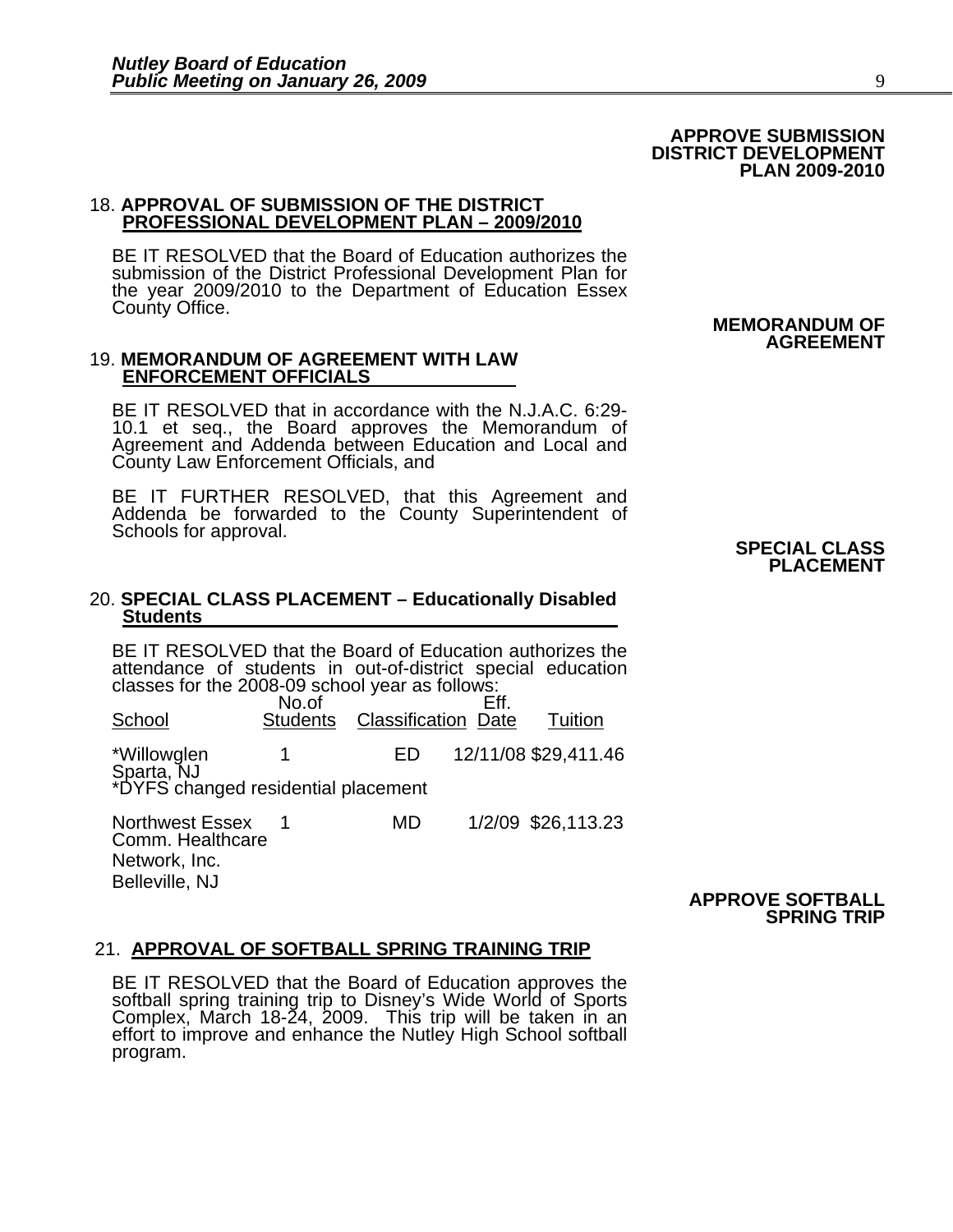#### 22. **Memorial: Mrs. Loretta Taylor**

Trustee Williams moved, and Trustee Alamo seconded, the following resolution. Upon being put to a roll call vote the resolution was approved.

WHEREAS, it is with a sense of deep sorrow and regret that the Nutley Board of Education records the death of Mrs. Loretta Taylor on December 22, 2008, and

WHEREAS, Mrs. Taylor was employed in September, 1947 as<br>an English teacher, in 1975 as English Department Head and in<br>1988 as Language Arts Coordinator in the Nutley Public Schools and had a distinguished educational career until her retirement in July, 1990, and

WHEREAS, Mrs. Taylor won the admiration and respect of her fellow educators and exemplified at all times the finest qualities of her profession.

NOW, THEREFORE, BE IT RESOLVED, That the Board of Education of the Township of Nutley extends deepest sympathy to the members of her family, and

BE IT FURTHER RESOLVED, That this resolution be made a part of the minutes of this meeting and a copy sent to the members of her family.

#### 23. **Memorial: Mrs. Zelda Walch**

Trustee Moscaritola moved, and Trustee Kuchta seconded, the following resolution. Upon being put to a roll call vote the resolution was approved.

WHEREAS, it is with a sense of deep sorrow and regret that the Nutley Board of Education records the death of Mrs. Zelda Walch on January 10, 2009, and

WHEREAS, Mrs. Walch was employed in October, 1962 as a teacher and in 1977 as librarian in the Nutley Public Schools and had a distinguished educational career until her retirement in July, 1997, and

WHEREAS, Mrs. Walch won the admiration and respect of her fellow teachers and the friendship of pupils who came under the influence of her understanding and capable teaching.

NOW, THEREFORE, BE IT RESOLVED, That the Board of Education of the Township of Nutley extends deepest sympathy to the members of her family, and

BE IT FURTHER RESOLVED, That this resolution be made a part of the minutes of this meeting and a copy sent to the members of her family.

#### **MEMORIAL**

**MEMORIAL**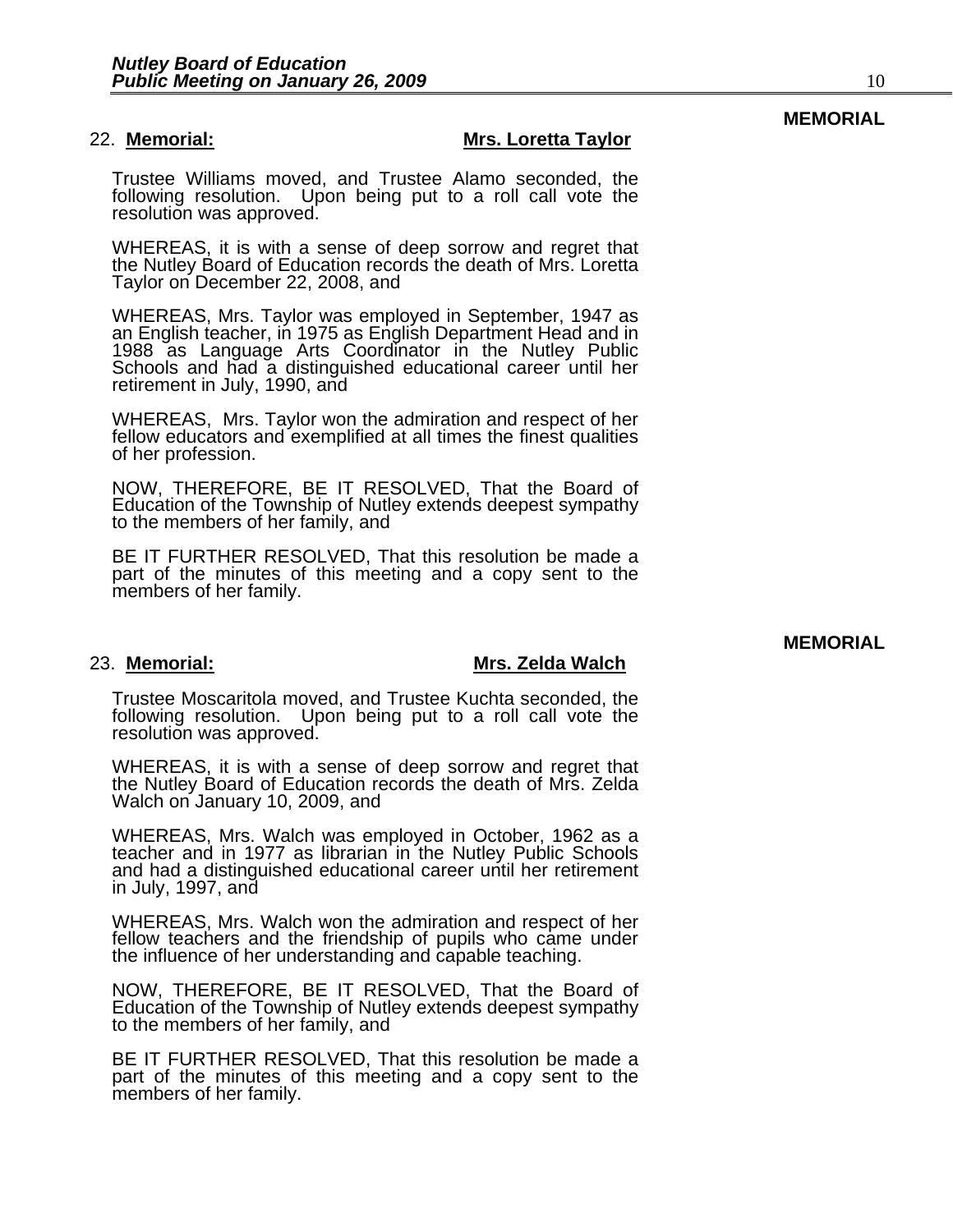### *BUSINESS ADMINISTRATOR/ BOARD SECRETARY'S RESOLUTIONS*

Trustee Williams moved, Trustee Kuchta seconded, a motion that the Board approves the Board Secretary's Resolutions numbers 1 through 14 as listed below.

Resolutions numbers 1 through 14 were approved by roll call vote with the following exceptions:

- 1. All trustees voted "No" on payment of Check #079095 made to DCM Architecture Inc. on Resolution 3 Bills and Mandatory Payments.
- 2. Trustees Frannicola, Moscaritola, Reilly and President Casale voted "No" on Check #078877 made out to Bill Leary Air Conditioning & Heating on Resolution 3 –<br>Bills and Mandatory Payments.
- 3. Trustees Frannicola, Moscaritola, Reilly and President Casale voted "No" on Resolution 13 Approval of Partial Payment to Bill Leary Air Conditioning & Heating.

Trustee Rogers suggested that Mr. DeVita look into consolidating services of our telephone carriers.

### **1. SECRETARY & TREASURER'S REPORT**

BE IT RESOLVED that the Board of Education approves the acknowledgement and acceptance of the reports of the Board<br>Secretary (Appendix A) and Treasurer of School Monies (Appendix B) for the period ending December 31, 2008.

### 2. **CERTIFICATION OF MAJOR ACCOUNT FUND STATUS**

BE IT RESOLVED that pursuant to NJAC 6A:23-2.11(c) 4, the Nutley Board of Education certifies that as of December 31, 2008, after review of the Secretary's monthly financial report (Appropriations section) and upon consultation with the<br>appropriate district officials, to the best of its knowledge no<br>major account or fund has been over-expended in violation of<br>NJAC 6A:23-2.11(b) and that sufficient fu NJAC 6A:23-2.11(b) and that sufficient funds are available to meet the district's financial obligations for the remainder of the fiscal year. (Major funds are General Fund, Capital Projects and Debt Service.)

### **3. BILLS AND MANDATORY PAYMENTS**

BE IT RESOLVED that the Board of Education approves the payment of bills and mandatory payments dated January 26, 2009 in the total amount of \$5,539,810.03 (Appendix C).

**SECY. & TREAS.<br>REPORTS** 

**CERTIFICATION<br>MAJOR ACCOUNT FUND STATUS**

**BILLS &**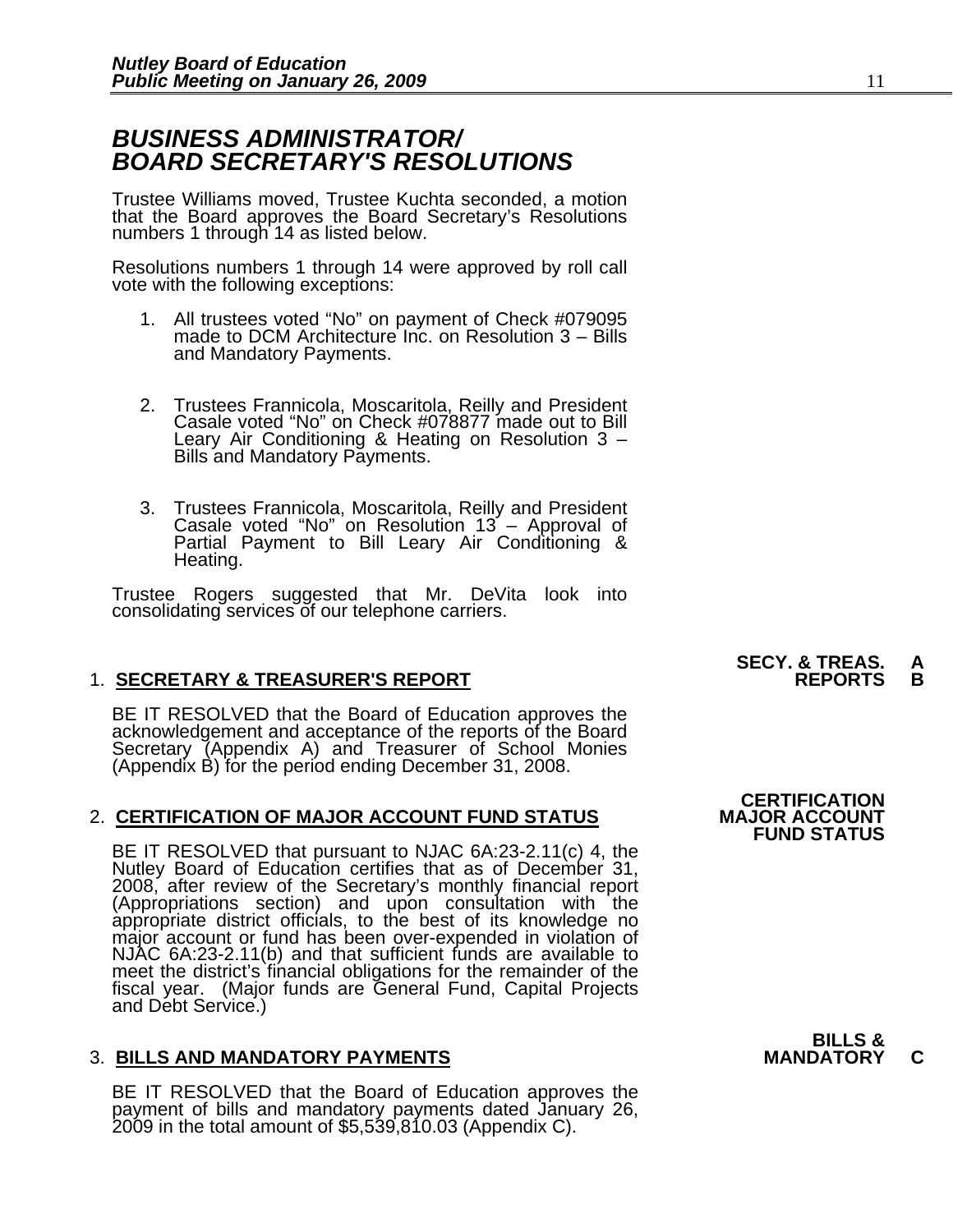## 4. **REQUESTS FOR USE OF SCHOOL BUILDINGS AND USE OF BUILDINGS D**

BE IT RESOLVED that the Board of Education approves the requests for the use of school buildings and grounds (Appendix D), that conform to the rules and regulations set by the Board of Education.

5. TRANSFER SCHEDULE<br>BE IT RESOLVED that the Board of Education approves, in **SCHEDULE** compliance with NJAC 6A:23-2.11(c)3ii, and NJSA 18A:22-8-1, the transfers in the 2008-09 budget dated December 31, 2008 in the amount of \$85,951.28 as appended (Appendix E).

### 6. **APPROVAL OF TRAVEL LIST APPROVAL F TRAVEL LIST**

BE IT RESOLVED that the Board of Education approves the travel list and all expenses per (Appendix F).

#### 7. **APPROVAL OF FIELD TRIPS**

BE IT RESOLVED that the Board of Education approves the<br>field trip list and all expenses per (Appendix G). **OUTSTANDING**<br>**CHECKS** 

#### 8. **OUTSTANDING CHECKS – GENERAL ACCOUNT**

BE IT RESOLVED that the Board of Education approves the accounting procedure of putting the amount of the following checks into revenue.

| Check # | Date    | Name                                         | Amount   |
|---------|---------|----------------------------------------------|----------|
| 072186  | 2/27/07 | Looney, Raymond                              | \$200.00 |
| 072899  | 5/22/07 | <b>Essex County Athletic Directors Assn.</b> | 290.00   |
| 073179  | 6/19/07 | Essex County Athletic Directors Assn.        | 95.00    |
|         |         |                                              | \$585.00 |

The checks have not been cashed in a reasonable amount of time so funds will be put back in our miscellaneous revenue account.

#### 9. **APPROVAL OF SERVICE PROVIDERS**

BE IT RESOLVED that the Board of Education approves the<br>following service providers for OT/PT, Speech, Music Therapy, ABA Therapy, Behavioral Consultation, Therapeutic Recreation<br>and Substance Abuse Centers:

Alpine Learning Group Therapeutic Options

## **APPROVAL OF SERVICE PROVIDERS**

 **GROUNDS AND GROUNDS** 

- **APPROVAL G FIELD TRIPS** 
	-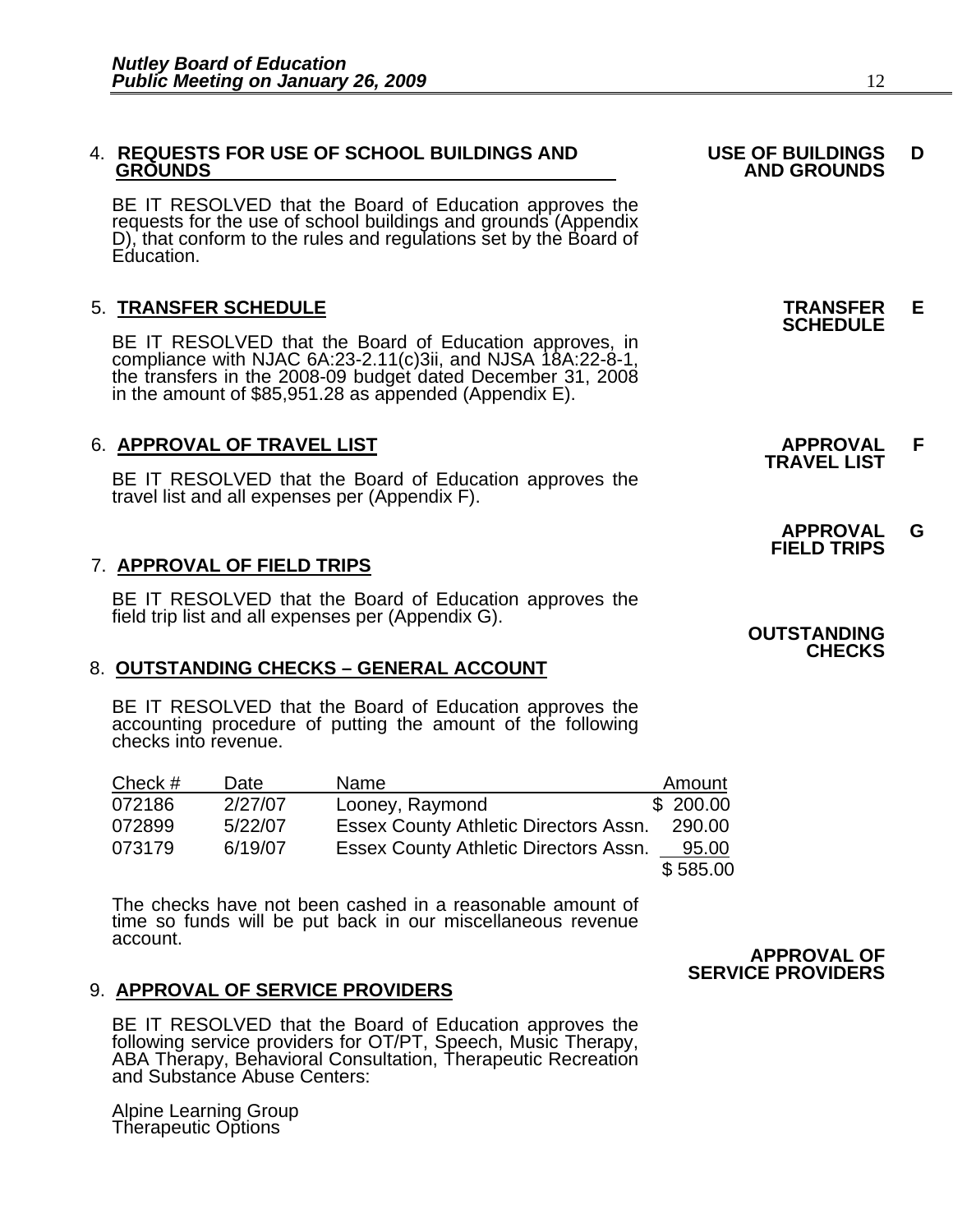#### 10. **ACCEPTANCE OF DONATION**

BE IT RESOLVED that the Board of Education approves the acceptance of a donation of \$3,511.00 from the Washington School PTO for One Smart Board 77" Diagonal with Projector,<br>One Smart Powered Speakers and One VGA Cable. One Smart Powered Speakers and One VGA Cable.<br>DETERMINE TIME & PLACE<br>FOR BALLOT POSITION FOR<br>SCHOOL ELECTION

#### **11. DETERMINING TIME AND PLACE OF DRAWING FOR POSITION ON BALLOT FOR ANNUAL SCHOOL ELECTION**

BE IT RESOLVED that the Board of Education approves the drawing for ballot position for the April 21, 2009 Annual School Election be held at 10:00 a.m. in the Board Conference Room on Wednesday, March 11, 2009.

#### 12. **ESTABLISHING HOURS OF VOTING FOR THE ANNUAL SCHOOL ELECTION**

BE IT RESOLVED that the Board of Education approves the<br>hours of voting at the April 21, 2009 Annual School Election to be 2:30 p.m. to 9:00 p.m. **APPROVE PARTIAL** 

## 13. **APPROVAL OF PARTIAL PAYMENT TO BILL LEARY AIR CONDITIONING & HEATING**

BE IT RESOLVED that the Board of Education approves partial payment in the following amounts to Bill Leary Air Conditioning & Heating as per the recommendation of the Board's architect and attorney.

- \$ 28,812.00 HVAC Lincoln Elementary School
- \$ 49,686.00 HVAC Washington Elementary School **APPROVAL OF**

 **SUBMISSION IDEA-B AND PRESCHOOL CARRY-OVER FUNDS** 

## 14. **APPROVAL OF SUBMISSION OF APPLICATION FOR**

BE IT RESOLVED that the Board of Education approves the submission of an application to carry-over funds from fiscal year 2008 for IDEA- B and Preschool in the following amount:

IDEA-B \$7,622.96

Preschool 1,551.00

#### **ESTABLISH HOURS OF VOTING FOR SCHOOL ELECTION**

## ${\sf ACCEPTANCE} \ \begin{matrix} \bf{O} & \bf{O} & \bf{O} \end{matrix}$

# **PAYMENT TO**

**BILL LEARY**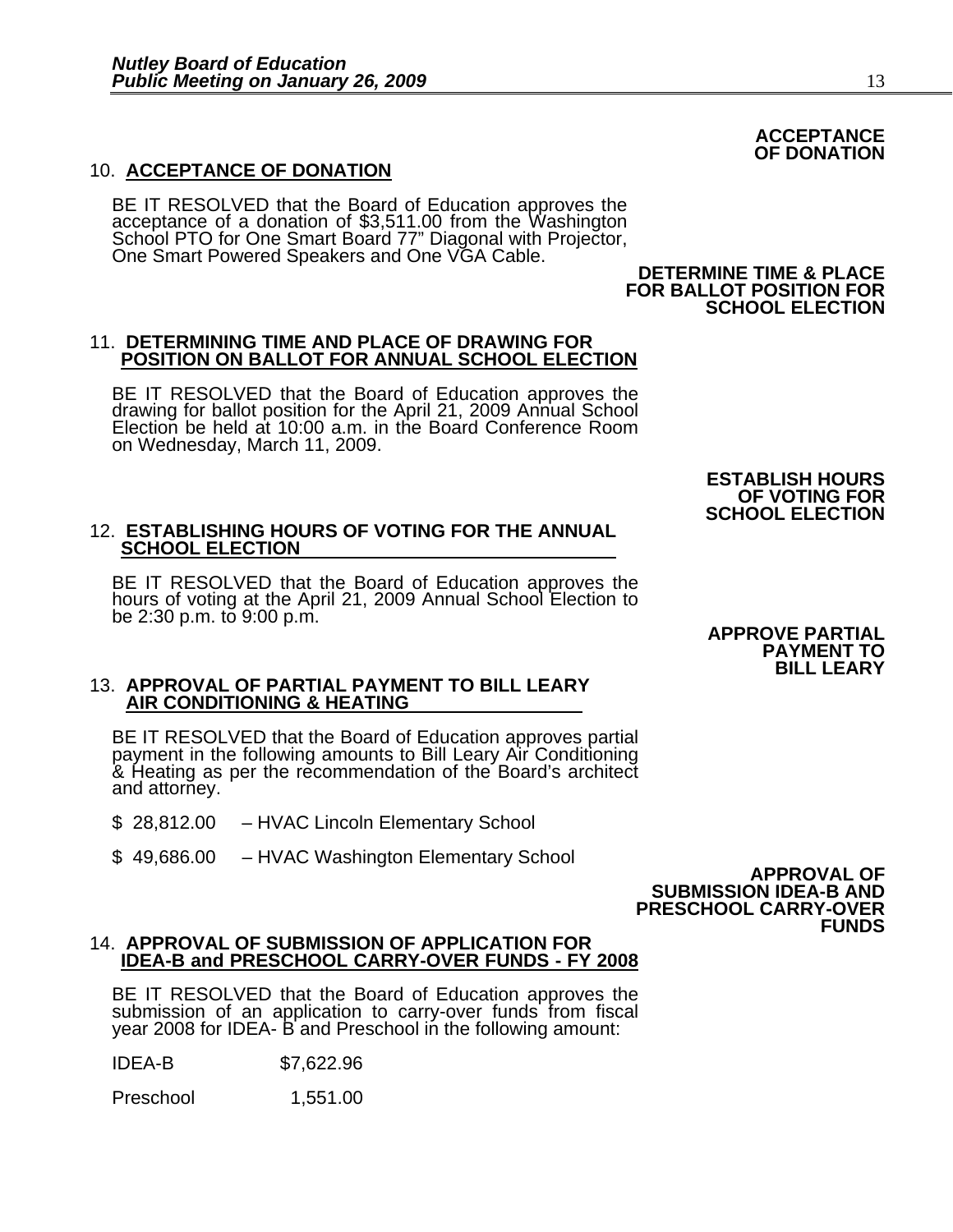#### **HEARING OF CITIZENS CITIZENS**

Resident Terry Quirk, representative for the Nutley Parent Advocacy Network, addressed the Board and spoke about a Parent Fair on March 29, 2009 that NPAN is hosting.

A parent expressed her concerns regarding the Extended School Program. Mr. Zarra and Mrs. Francioso responded and it was decided that a parent committee would be set up.

Resident Mike Russo questioned Trustee Reilly's vote on payment to Bill Leary Air Conditioning and Heating, the Contract for EPIC and why the Presidential inaugural address was on the BOE website.

Resident and teacher Chris Osieja spoke about the technology budget and complimented Mrs. Cervasio for running such a fine Extended Day Program.

#### **OLD BUSINESS OLD BUSINESS**

Trustee Alamo spoke about the Driver Safety Program.

Trustee Rogers urged all parents to log on to the C3 Alert website.

#### **NEW BUSINESS**

Trustee Sautter said that he would like to have Channel 77 viewed by everyone who has cable. He mentioned that it is not accessible to people with certain cable carriers.

Trustee Reilly made a motion, and Trustee Moscaritola seconded, for the Nutley Board of Education to exercise its option for a seven-day stop work order for Bill Leary Air Conditioning & Heating.

Trustee Reilly rescinded his motion.

#### **MOTION TO ADJOURN TO EXECUTIVE SESSION**

At 9:25 PM Trustee Rogers moved, and Trustee Moscaritola seconded, the following resolution:

## **HEARING OF**

### **NEW BUSINESS**

**EXECUTIVE**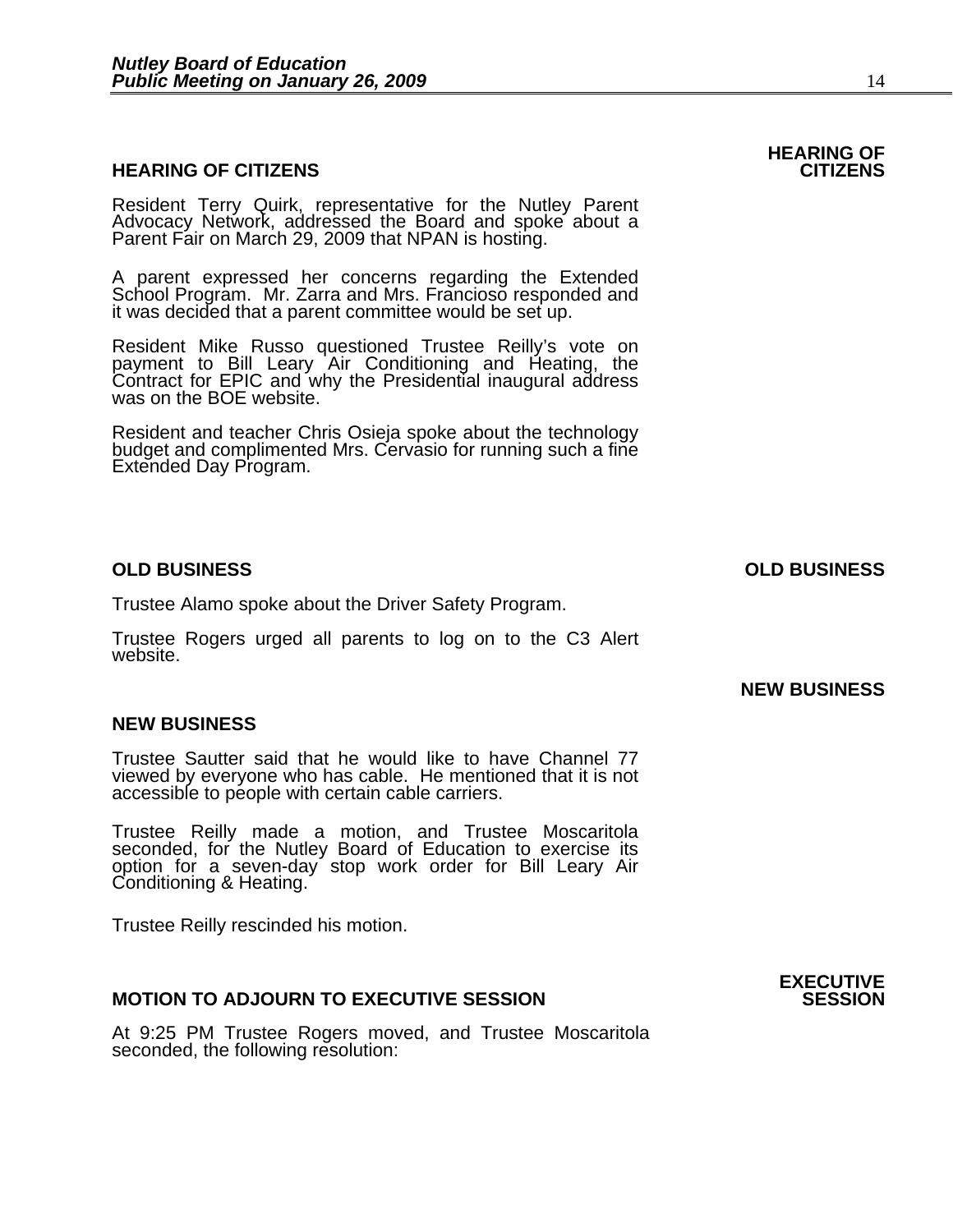WHEREAS, the Board of Education will be discussing matters exempt from public discussion pursuant to N.J.S.A. 10:4-12,

NOW, THEREFORE, BE IT RESOLVED that the Board of Education recess to Closed Executive Session at this time to discuss the following:

#### Construction Issue

 BE IT FURTHER RESOLVED that the results of the discussions will be made public by inclusion on the agenda of a subsequent meeting of the Board of Education or when the reasons for discussing such matters in closed session no longer exist.

The motion was approved by voice vote.

#### **RECONVENE MEETING RECONVENE**

At 9:27 PM Trustee Kuchta moved, Trustee Williams seconded, and the Board unanimously approved by voice vote a motion to reconvene the public meeting.

Trustee Reilly made a motion, and Trustee Moscaritola seconded, for the Nutley Board of Education to exercise its option for a seven-day stop work order for Bill Leary Air Conditioning & Heating.

Upon being put to a roll call vote the resolution was unanimously approved.

Trustee Reilly made a motion, and Trustee Moscaritola seconded, for the Nutley Board of Education to exercise its option for a seven-day stop work order for DCM Architecture Inc.

Upon being put to a roll call vote the resolution was approved with the following exception:

1. Trustees Alamo, Kuchta and Williams voted "No".

Trustee Alamo spoke about Ms. Hirsch, retired Director of Special Services, being honored on March 27, 2009 for helping children with challenges.

Trustee Reilly left the meeting at 9:30 PM.

Trustee Alamo announced that she would not be seeking reelection in this upcoming school election due to the fact that she has a lot of family obligations that need her attention.

President Casale said the he appreciated the time and commitment she gave to the district.